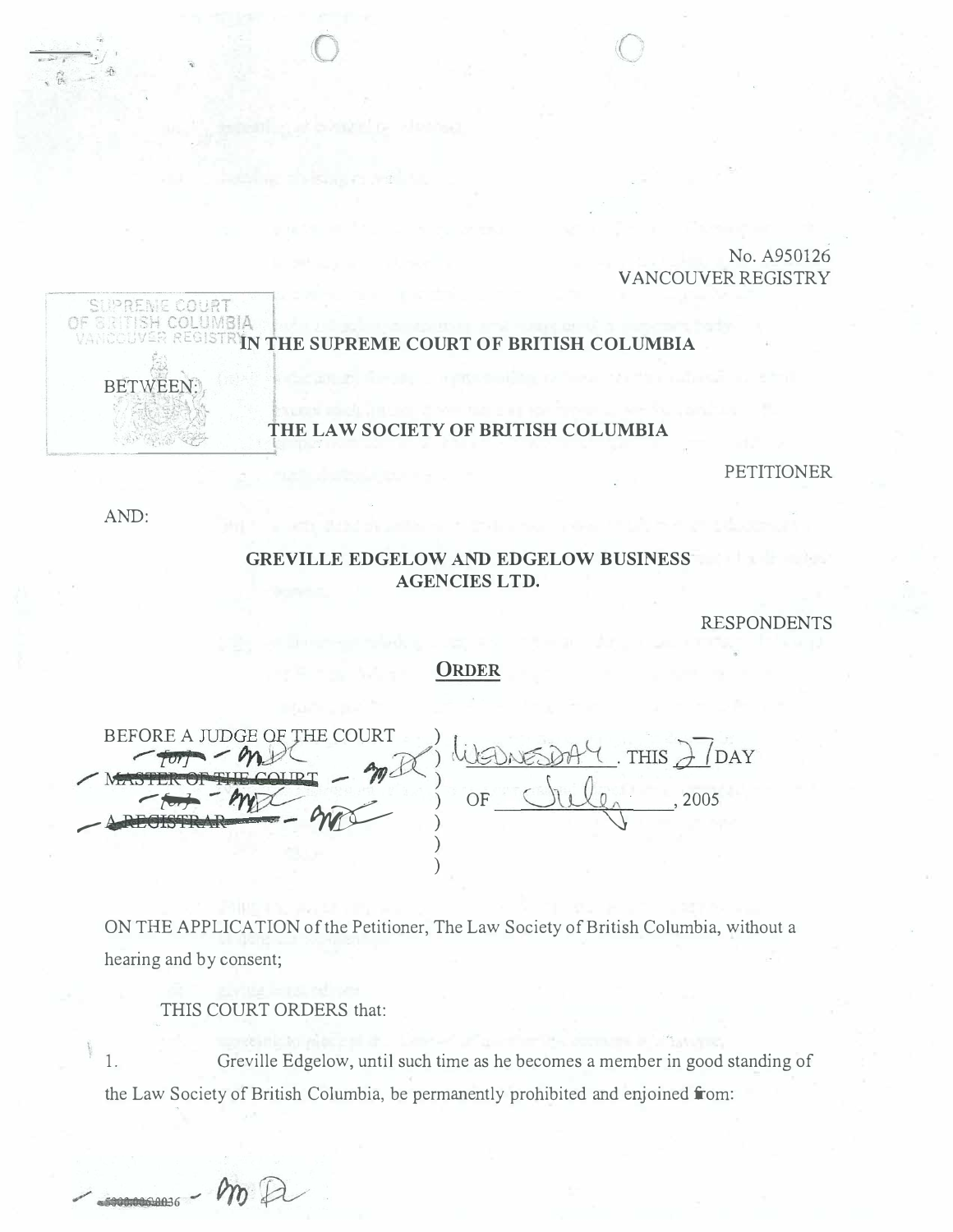- (a) appearing as counsel or advocate;
- (b) drawing, revising or settling

 $\frac{1}{4}$  ,  $\frac{1}{2}$  ,  $\frac{1}{4}$  ,  $\frac{1}{4}$ 

- (i) a petition, memorandum or articles under the Business Corporations Act, or an application, statement, affidavit, minutes, resolution, bylaw or other document relating to the incorporation, registration, organization, reorganization, dissolution or winding up of a corporate body,
- (ii) a document for use in a proceeding, judicial or extra judicial, save and except such limited documents as are required for the conduct of the proper activities of a licensed Private Investigator in carrying out his normal employment duties;
- (iii) a will, deed of settlement, trust deed, power of attorney or a document relating to a probate or letters of administration or the estate of a deceased person,
- (iv) a document relating in any way to a proceeding under a statute of Canada or British Columbia, save and except such limited documents as are required for the conduct of the proper activities of a licensed Private Investigator in carrying out his normal employment duties; or
- (v) an instrument relating to real or personal estate that is intended, permitted or required to be registered, recorded or filed in a registry or other public office;
- (c) doing any act or negotiating in any way for the settlement of, or settling, a claim or demand for damages;
- (d) giving legal advice;
- (e) agreeing to place at the disposal of another the services of a lawyer,
- (f) making an offer to do anything referred to in paragraphs (a) to (e); or

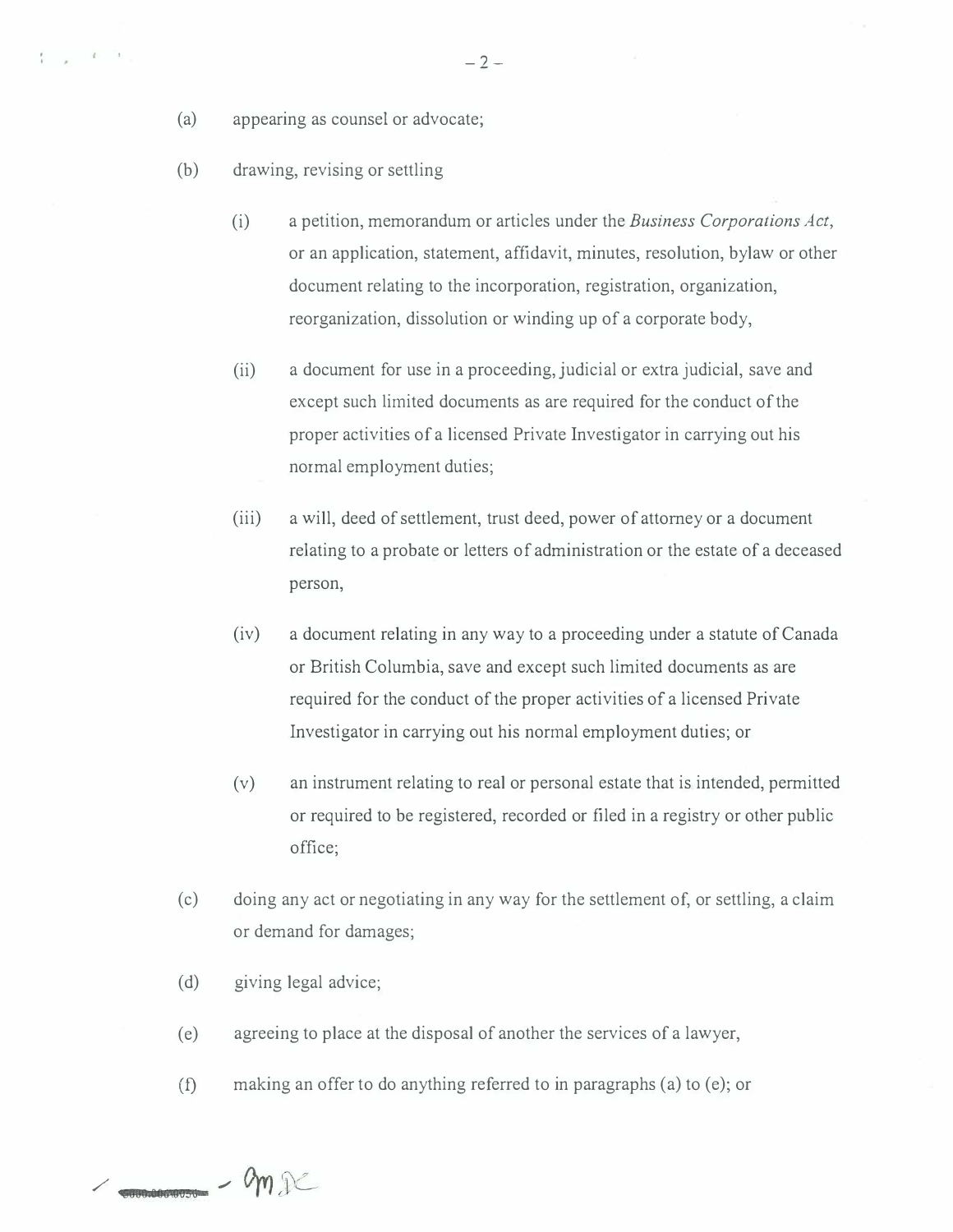(g) holding himself out in any way as being qualified or entitled to do anything set out in (a) to (f) above;

for or in the expectation of a fee, gain or reward, direct or indirect, from the person for whom the acts are performed.

2. Greville Edgelow, until such time as he becomes a member in good standing of the Law Society of British Columbia, be further permanently prohibited and enjoined from:

(a) making any representation that he is a lawyer.

3 . from: Greville Edgelow Business Agencies Ltd. be pennanently prohibited and enjoined

- (a) appearing as counsel or advocate;
- (b) drawing, revising or settling

 $\{ \ldots, \ldots, \ell-1 \}$ 

- (i) a petition, memorandum or articles under the Business Corporations Act, or an application, statement, affidavit, minutes, resolution, bylaw or other document relating to the incorporation, registration, organization, reorganization, dissolution or winding up of a corporate body,
- (ii) a document for use in a proceeding, judicial or extra judicial,
- (iii) a will, deed of settlement, trust deed, power of attorney or a document relating to a probate or letters of administration or the estate of a deceased person,
- (iv) a document relating in any way to a proceeding under a statute of Canada or British Columbia, or
- (v) an instrument relating to real or personal estate that is intended, permitted or required to be registered, recorded or filed in a registry or other public office;

-compromoses - hpp